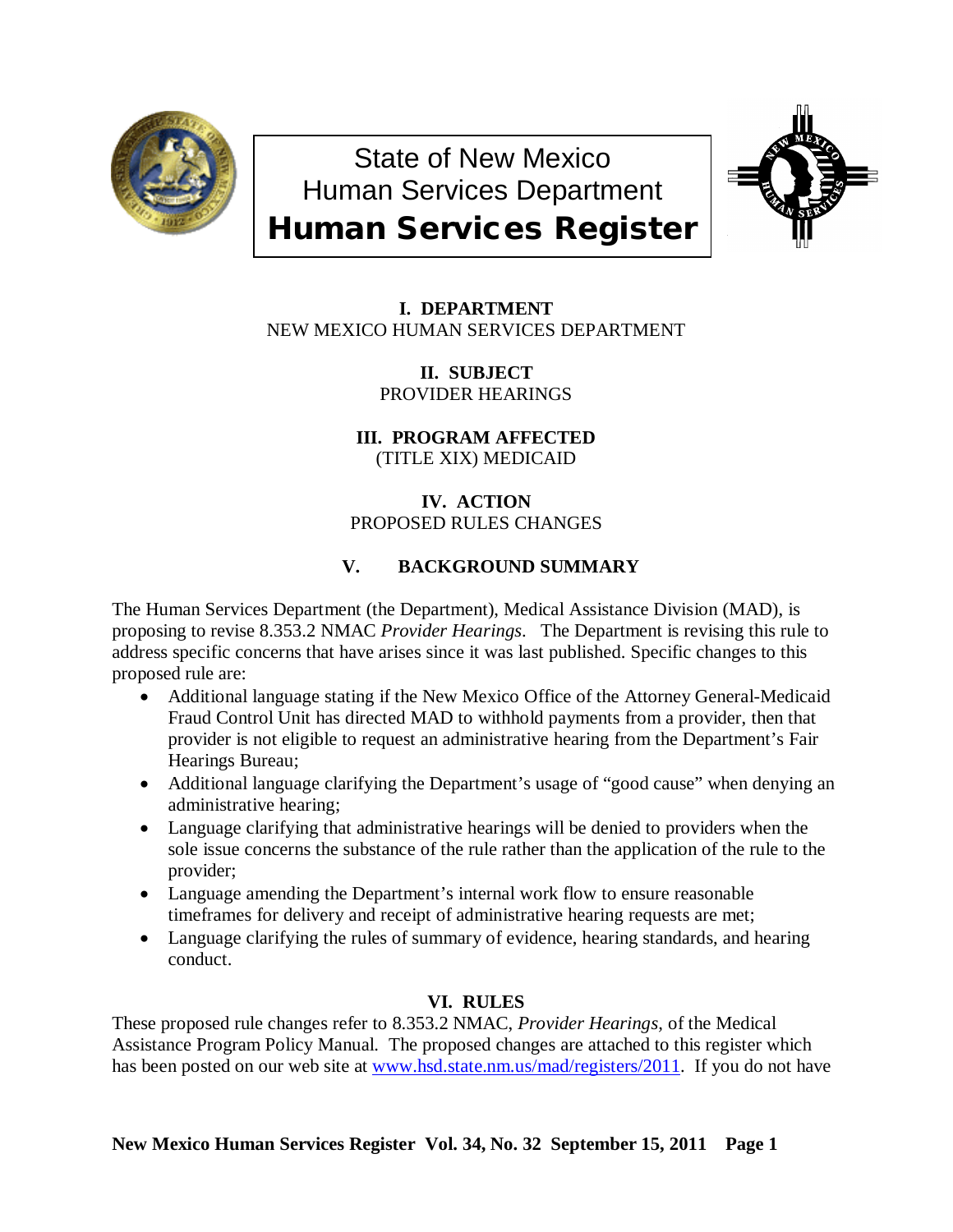Internet access, a copy of the rules may be requested by contacting the Medical Assistance Division at 505-827-3157.

# **VII. EFFECTIVE DATE**

The Department proposes to implement these rules effective December 1, 2011.

### **VIII. PUBLIC HEARING**

A public hearing to receive testimony on these proposed rules will be held at 9:30 am on October, 19, 2011 in the ASD conference room, Plaza San Miguel, 729 St. Michael's Drive, Santa Fe.

If you are a person with a disability and you require this information in an alternative format or require a special accommodation to participate in the public hearing, please contact the Division toll free at 1-888-997-2583 and ask for extension 7-3156. In Santa Fe call 827-3156. The Department's TDD system may be accessed toll-free at 1-800-659-8331 or in Santa Fe by calling 827-3184. The Department requests at least ten (10) days advance notice to provide requested alternative formats and special accommodations.

Copies of all comments will be made available by the Medical Assistance Division upon request by providing copies directly to a requestor or by making them available on the MAD website or at a location within the county of the requestor.

## **IX. ADDRESS**

Interested persons may address written or recorded comments to:

Sidonie Squier, Secretary Human Services Department P.O. Box 2348 Santa Fe, New Mexico 87504-2348

These comments must be received no later than 5:00 p.m. on October 19, 2011. Written and recorded comments will be given the same consideration as oral comments made at the public hearing. Interested persons may also address comments via electronic mail to: Barbara.watkins@state.nm.us.

## **X. PUBLICATIONS**

Publication of these rules approved by:

SIDONIE SQUIER, SECRETARY HUMAN SERVICES DEPARTMENT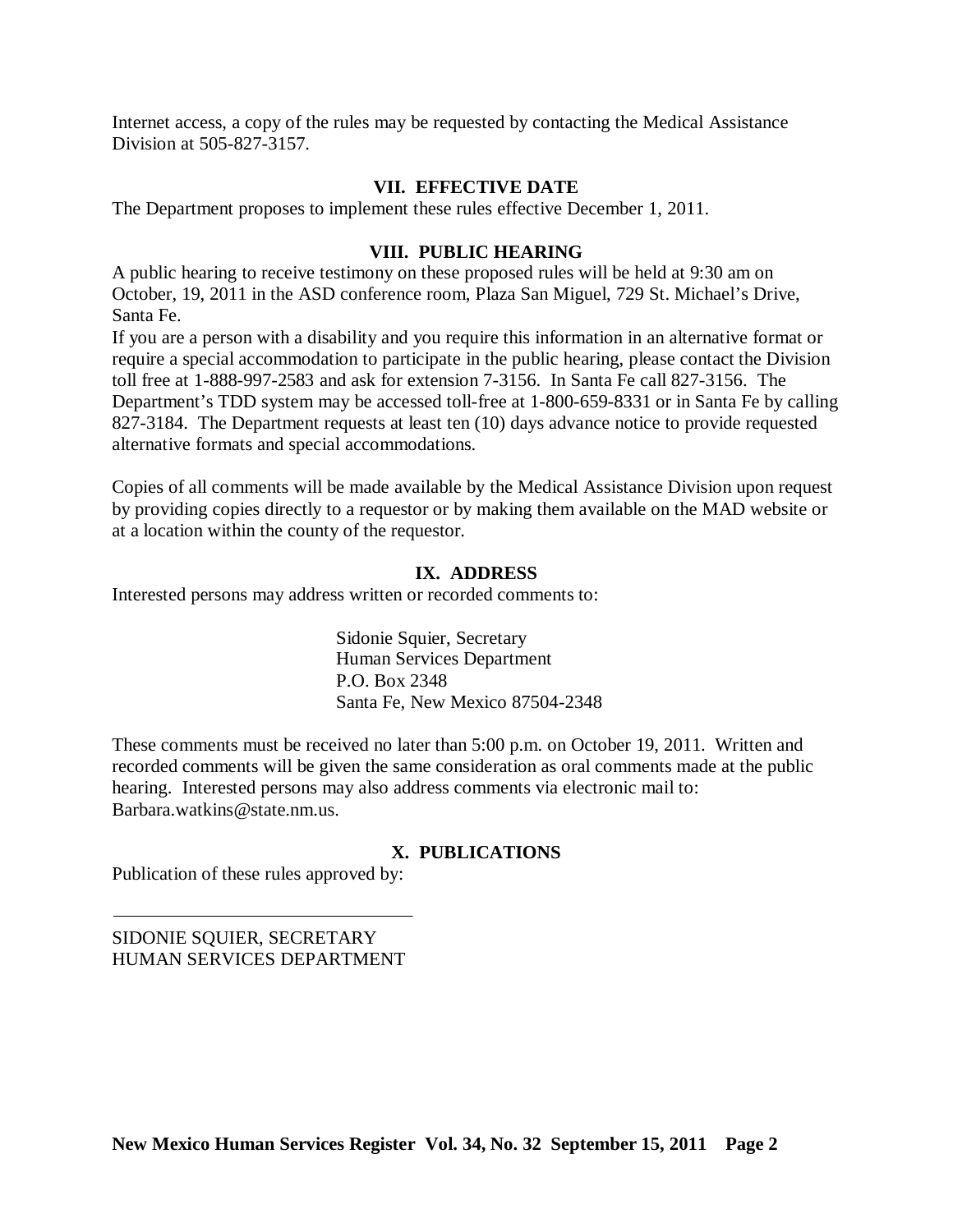#### **TITLE 8 SOCIAL SERVICES CHAPTER 353 PROVIDER HEARINGS PART 2 PROVIDER HEARINGS**

**8.353.2.3 STATUTORY AUTHORITY:** The New Mexico medicaid program and other health care programs are administered pursuant to regulations promulgated by the federal department of health and human services under Title XIX of the Social Security Act as amended or by state statute. See NMSA 1978, 27-2-12 et seq. [(Repl. Pamp. 1991)].

[1-1-95; 8.353.2.3 NMAC - Rn, 8 NMAC 4.MAD.000.3, 7-1-01; A, 5-1-10; A, 12-1-11]

**8.353.2.5 EFFECTIVE DATE:** November 1, 1996, unless a later date is cited at the end of a section. [11-1-96; 8.353.2.5 NMAC - Rn, 8 NMAC 4.MAD.000.5, 7-1-01; A, 12-1-11]

**8.353.2.9 PROVIDER HEARINGS:** HSD has established a hearing process for medicaid fee-for-service (FFS) providers who disagree with HSD decisions concerning their participation in the New Mexico medicaid program, recoupment of overpayments due to provider billing error, and imposition of sanctions. For the hearing process concerning decisions on noncompliance with nursing facility (NF) or intermediate care facility (ICF-MR) provider certification requirements[ $_{7}$ ] also see hearing regulations promulgated by the department of health (DOH) and specific MAD rules applicable to the provider. This section describes the hearing process for MAD FFS providers. See 8.311.3 NMAC, *Methods and Standards for Establishing Payment Rates Inpatient Hospital Services*, 8.312.2 NMAC, *Cost Related Reimbursement for Nursing Facilities*, and 8.313.3 NMAC, *Cost Related Reimbursement for Intermediate Care Facilities for the Mentally Retarded* for a description of the appeals process for audit settlements. See 8.305.12 NMAC *Managed Care Polices*, 8.306.12 NMAC, *State Coverage Insurance Policy* and 8.307.12 NMAC, *Coordinated Long-term Services Policies* a description of the grievance process for resolving provider disputes between a New Mexico medicaid managed care organizations (MCO) and their contractors or subcontractors. For applicable rules for services and items provided through a coordinated service contractor, refer to 8.349.2 NMAC, *Appeals and Grievance Process.*

- A. **Hearing rights:** The right to a hearing includes the right to:
	- (1) be advised of the nature and availability of a hearing;
	- (2) be represented by counsel or its representative of the provider's choice;
	- (3) have a hearing which safeguards the provider's opportunity to present a case;
	- (4) have prompt notice and implementation of the hearing decision; and
	- (5) be advised that judicial review may be invoked to the extent such review is available under state
- law.

B. **Notice of rights:** Upon enrollment, MAD providers receive written notice of hearing rights along with any HSD action notice concerning provider agreement termination, recoupment of overpayment due to provider billing error, or notice of sanction. This information includes a description of the method by which a hearing may be requested and a statement that the provider's presentation may be made by the provider or by its representative.

[11-1-96; 8.353.2.9 NMAC - Rn, 8 NMAC 4.MAD.980 & A, 7-1-01; A, 5-1-10; A, 12-1-11]

#### **8.353.2.10 INITIATION OF HEARING PROCESS:**

A. **Notice:** The hearing process is initiated by a provider's request for hearing made in response to an HSD action notice. See Section 8.351.2 NMAC, *Sanctions and Remedies*, for information concerning notice requirements.

B. **Time limits:** A MAD FFS provider has 30 calendar days from the date of the HSD action notice to request a hearing. To be considered timely, the request must be received by HSD no later than the close of business of the specified day. Hearings are conducted and a written decision is issued to the provider within 120 calendar days from the date HSD receives the hearing request, unless the parties otherwise agree to an extension. [If HSD seeks to impose a sanction or remedy or take another action against a provider, the provider may submit a written request for a stay of the effective date of imposition of the sanction, remedy, or action to MAD. Granting of a stay is at the discretion of the MAD director. ]

#### C. **Scope and limits on provider hearings:**

 (1) A hearing is available to all MAD FFS providers who submit a request in accordance with this section in a timely manner. A provider can request a hearing if:

(a) a provider application or renewal of an application is denied;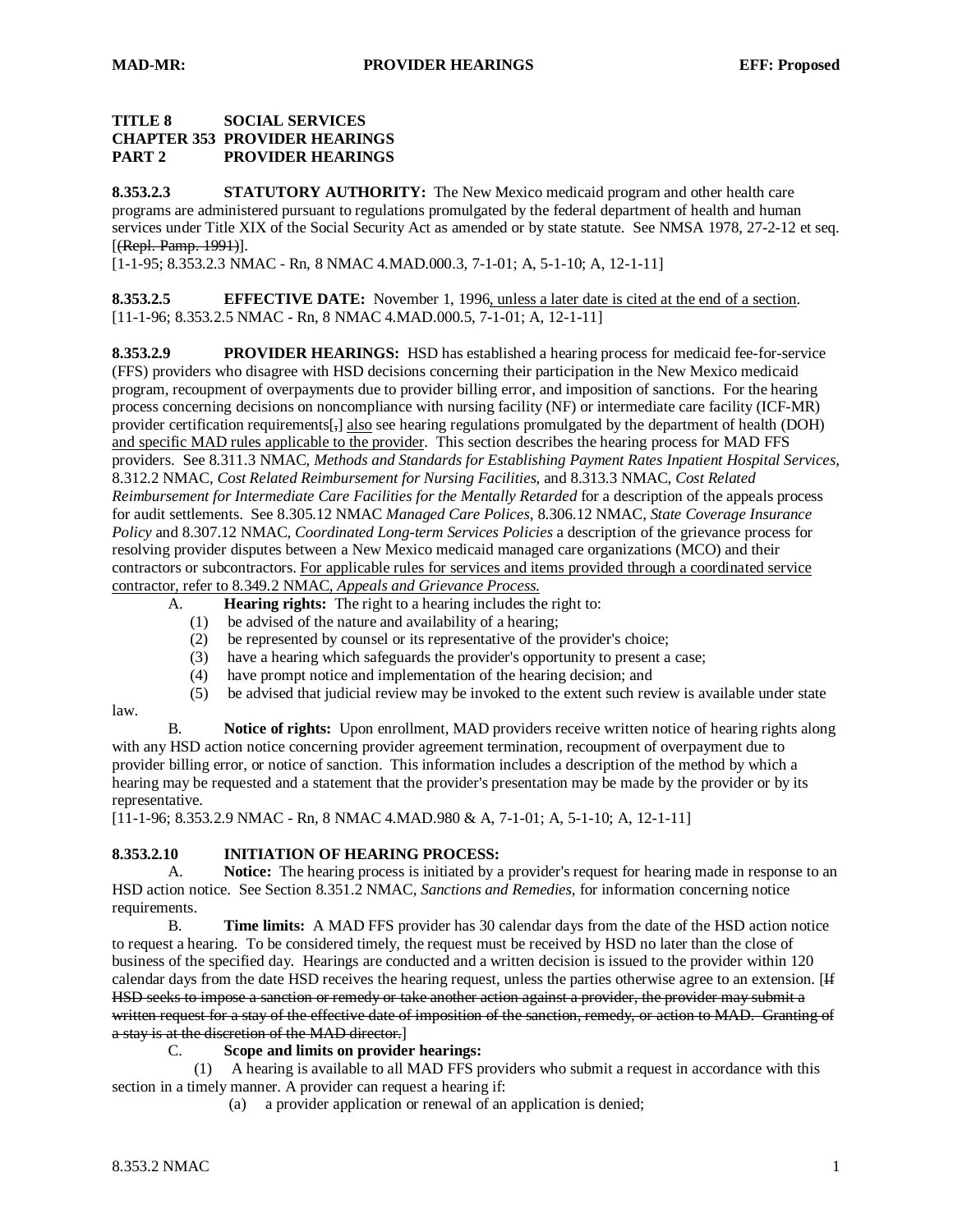(b) the provider's participation is suspended or terminated; or

 (c) the provider disagrees with a decision of MAD or its designee with respect to recovery of overpayments due to provider billing error including incorrect billing, or lack of documentation to support the medical necessity of a service, or that the service was provided, or imposition of a sanction or other remedy, with the exception of the withholding of medicaid payments by MAD when the action is directed by the state's medicaid fraud control unit .

(d) the provider maintains the requirements for timely filing of a claim as stated in 8.302.2 NMAC, *Billing for Medicaid Services*, were met but a decision of MAD has been made that the timely filing requirements were not met.

 (2) **Denial or dismissal of request for hearing:** HSD may deny or dismiss a request for a provider hearing when:

 (a) the request is not received in a timely manner or within the time period stated in the notice; (b) the request is withdrawn or canceled in writing by the provider or the provider's authorized

representative;

 (c) the sole issue presented concerns a federal or state law which requires an adjustment of compensation for all or certain classes of providers or services unless the reason for the hearing request involves an alleged error in the computation of provider compensation;

(d) the provider fails to appear at a scheduled hearing without good cause;  $[**er**]$  a request for a hearing may be considered abandoned and therefore dismissed if neither the provider nor the representative appear at the time and place of the hearing, unless, within 10 calendar days after the date of the scheduled hearing, the provider presents good cause for failure to appear; "good cause" includes death in the family, disabling personal illness, or other significant emergencies; at the discretion of the hearing officer, other exceptional circumstances may be considered good cause.

 (e) the same issue has already been appealed or decided upon as to this provider and fact situation;

 (f) the matter presented for hearing is outside the scope of issues which are subject to the provider hearing process; see Subsection C of 8.353.2.10 NMAC, *scope and limits on provider hearings*; [and]

 (g) the sole issue presented concerns MAD MCO utilization management decisions, such as a decision to terminate, suspend, reduce, or deny services to members, untimely utilization reviews, and provider payment issues, raised by a contracted or subcontracted MCO provider; or

(h) the sole issue presented is regarding a rule in the New Mexico administrative code (NMAC) rather than the application of the rule to the provider.

 $\overline{a}$ (3) A request for a hearing may be considered abandoned and therefore dismissed if neither the provider nor representative appears at the time and place of the hearing, unless, within 10 calendar days after the date of the scheduled hearing, the provider presents good cause for failure to appear. "Good cause" includes death in the family, disabling personal illness, or other significant emergencies.

 (4) At the discretion of the hearing officer, other exceptional circumstances may be considered good cause. ]

D. **Method:** A request for hearing must be made in writing and must identify the provider and the underlying action.

E. **Acknowledgment of request:** The HSD hearing bureau sends acknowledgment of its receipt of a hearing request to the provider.

[11-1-96; 8.353.2.10 NMAC – Rn, 8 NMAC 4.MAD.981 & A, 7-1-01; A, 5-1-10; A, 12-1-11]

#### **8.353.2.11 PRE-HEARING PROCEDURE:**

A. **Notice of hearing:** Not less than 30 calendar days before the hearing, written notice is given to all parties involved of the time, date, and place of the hearing. If an accommodation is necessary, the party must notify the hearing officer at least 10 calendar days prior to the hearing. The provider is also given an explanation of the hearing process and procedures and informed that HSD does not pay fees or costs incurred by the provider as a result of the hearing or appeal of the hearing decision.

B. **Postponement:** A provider may request, and is entitled to receive, one postponement of the scheduled hearing, as long as it does not interfere with the decision time frames. Requests for more than one postponement are considered, at the hearing officer's discretion, on a case-by-case basis.

C. **Expedited hearing:** The parties may request an expedited hearing in cases involving eligible recipient health, safety, or service availability issues. The request must be made in writing and state in detail the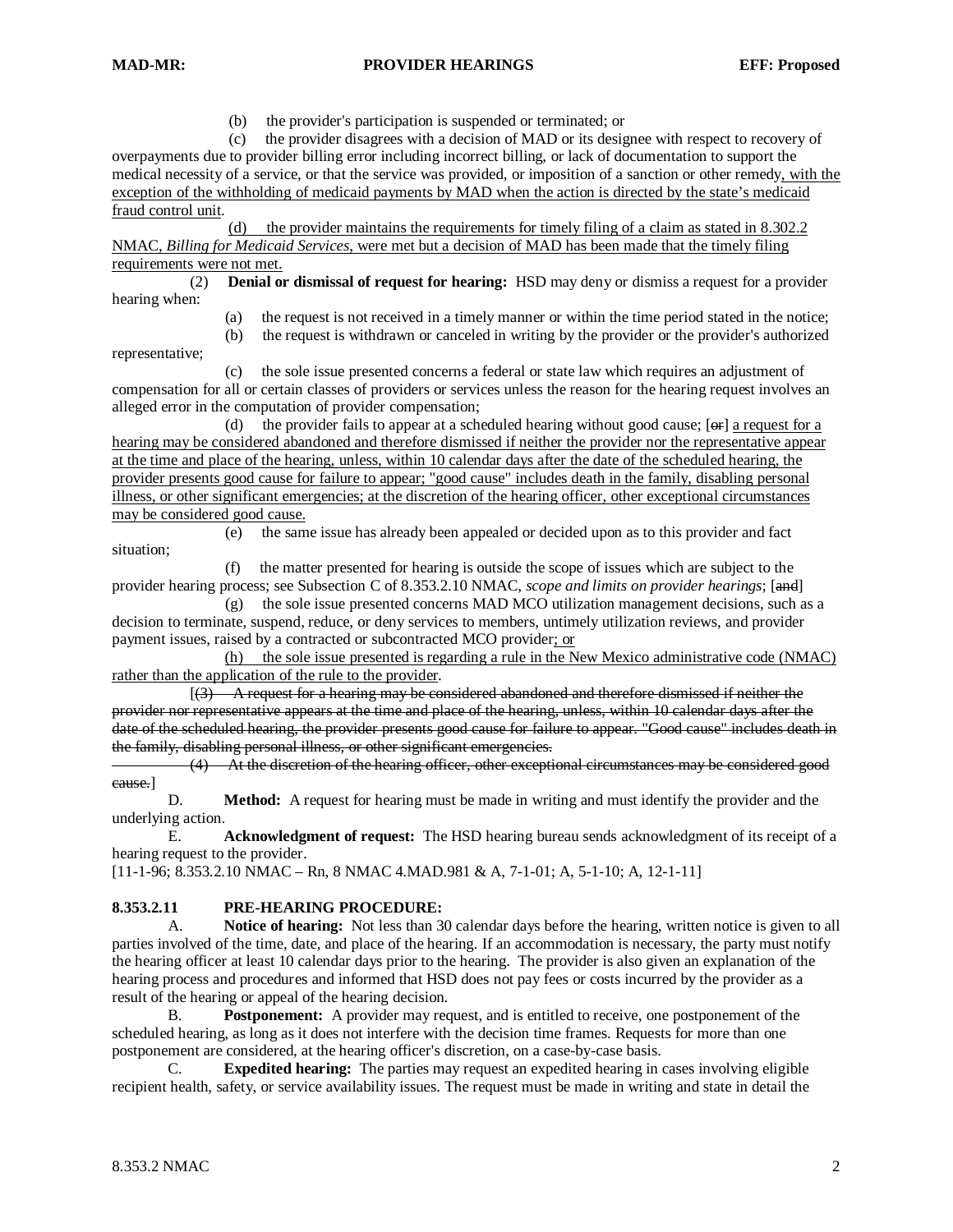#### **MAD-MR: PROVIDER HEARINGS EFF: Proposed**

reasons why an expedited hearing is necessary. Granting an expedited hearing is at the discretion of the hearing officer.

D. **Group hearing:** A hearing officer may respond to a series of individual requests for hearings by conducting a single group hearing. Group hearing procedures apply only to cases where individual issues of fact are not disputed and where related issues of federal and state law, rules and policies or any combination of these are the sole issues being raised. In all group hearings, the regulations governing individual hearings are followed. Each provider is permitted to present his own case or to be represented by his own attorney or other person. If a group hearing is arranged, any provider has the right to withdraw from the group hearing in favor of an individual hearing.

E. **Informal resolution conference:** The parties are encouraged to hold an informal resolution conference before the hearing to discuss the issues involved in the hearing. The informal resolution conference is optional and does not delay or replace the hearing process. Conference participants may include the provider or their personal representative, HSD or other responsible agency representatives, and the selected claims processing contractor. The purpose of the informal resolution conference is to informally review HSD's action and to determine whether the issues can be resolved by mutual agreement. The issues to be decided at the hearing may also be clarified or further defined. Regardless of the outcome of the informal resolution conference, a hearing is still held, unless the provider makes a written withdrawal of the request of the hearing.

F. **Pre-hearing conference:** Upon receipt of a request for hearing, the hearing officer assigned to a case schedules a pre-hearing conference to be held within 30 calendar days of the receipt of the request. A prehearing conference is an informal proceeding and may occur telephonically.

(1) **Purpose of conference:** The purposes of the pre-hearing conference include, but are not limited

to:

- (a) expediting the disposition of the action;
- (b) identification, clarification, formulation and simplification of issues;
- (c) resolution of some or all issues;
- (d) exchange of documents and information;
- (e) preparing stipulations of fact to avoid unnecessary introduction of evidence at the hearing;
	- (f) review of audit findings;
	- (g) reconsideration of a suspension or withholding of payments;
	- (h) identifying the number of witnesses; and
	- (i) facilitating the settlement of the case.

 (2) **Scheduling:** A scheduling order shall be entered into, which shall set the due date for the summary of evidence, due date for exhibits, and sets the date for the hearing. The order shall issue as soon as practicable but in any event within 30 days of the request for hearing.

 (3) **Continuations and rescheduling:** A pre-hearing conference may be continued or rescheduled with the consent of all parties, after the 30 calendar days time limit.

 (4) **Settlements, stipulations and admissions:** No offer of settlement made in a pre-hearing conference is admissible as evidence at a later hearing. Stipulations and admissions are binding and may be used as evidence at the hearing. Any stipulation, settlement or consent order reached between the parties is written and signed by the hearing officer and the parties or their representatives.

(5) **Timeliness:** The pre-hearing conference will not delay or replace the hearing itself. Pre-hearing conferences may include the provider or their personal representative, HSD or other responsible agency representatives, and the selected claims processing contractor. Subsequent to the conference or in the event that any of the parties to the hearing fail to participate, the scheduled hearing is still held, unless the provider submits a written request for withdrawal.

 (6) **Unresolved issues:** If all matters in controversy are not resolved at the pre-hearing conference, the hearing officer sets a hearing date within 30 calendar days of the last conference date, or at a later time agreed to by parties, recognizing the 120 calendar day time constraints.

 (7) **Written summaries:** The hearing office may request the parties to submit a written summary of all issues resolved at the pre-hearing conference.

 (8) **Pre-hearing order:** The hearing officer may, at his sole discretion, prepare or ask the parties to prepare a pre-hearing order. The pre-hearing order may contain:

- (a) statements of any contested facts and issues;
- (b) stipulation of matters not in dispute;
- (c) list of witnesses to be called and the subject of their testimony;
- (d) list of exhibits;
- (e) discovery directives; or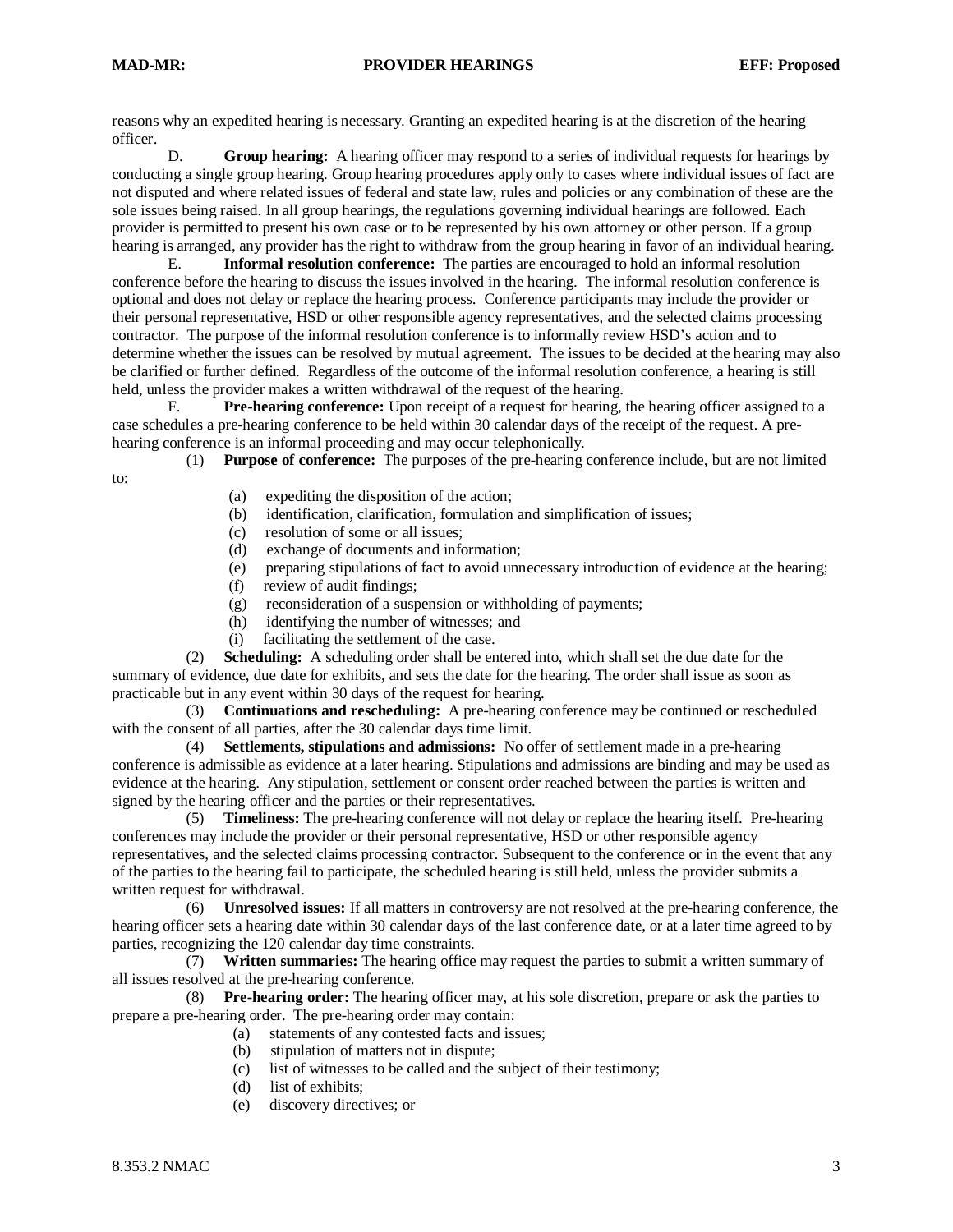$\overline{a}$ 

(f) other matters relevant to the issues.

 (9) **Points of law:** The hearing officer may direct the parties to submit memoranda on points of law to inform the final decision, and may dictate the length and scope of the submissions.

**G. Summary of evidence:** A summary of evidence is a document prepared by HSD staff involved in the action or proposed action or HSD counsel that provides preliminary information [to the hearing officer] concerning the basis of an HSD action.

 $(1)$ The summary will be completed as soon as practicable but in any event within five working days of the hearing and will be forwarded to the HSD hearing officer and all parties involved.] The summary must be provided within five working days of the hearing officer's request to the HSD hearing officer and all parties involved. The hearing officer is required to fax to the MAD designated staff the request for the relevant evidence for this hearing. The date the fax is confirmed sent by the hearing officer will be considered the start of the five working days timeframe of the due date of the summary of evidence to the hearing officer and all parties involved.

 $\mathbb{R}^n$  and  $\mathbb{R}^n$  $(2)$  The summary must be prepared and submitted within the time frame even if the informal resolution conference has not been completed.

(3)] (2) Failure to timely provide the summary of evidence may result in its exclusion or a continuance of the hearing at the discretion of the hearing officer [pursuant to Subsection D of 8.353.2.13 NMAC, *conducting the hearing* ].

 $\overline{a}$ (4)] (3) MAD staff or other responsible agency representative is responsible for preparation of the summary of evidence and coordination of parties and witnesses [when the MAD selected claims processing contractor is party to the fair hearing ].

 $(5)$  (4) The summary of evidence [will] shall contain:

(a) [identifying information, including but not limited to] the provider's name, telephone and address and the status of any previous or concurrent grievance through the MAD selected claims processing contractor;

(b) the action, proposed action or inaction being appealed;

[*[*]  $(c)$  the issue or issues to be decided at the hearing;

 $(d)$ ] (c) information on which the action or proposed action is based [and facts and findings related to the hearing issues, along with supporting documentation and correspondence  $\frac{1}{2}$ ; some or all of the involved documentation may be provided by the MAD selected claims processing contractor];and

(e) applicable federal and state law, rules and policies or any combination of these.

#### H. **Availability of provider evidence:**

 (1) The provider or his personal representative shall make any evidence that is planned to be introduced at the hearing available to HSD/hearings bureau at least [three] eight to ten days prior to the hearing. The hearings bureau will forward to MAD copies of any evidence. MAD will then make these available to its selected claims processing, contractor if appropriate.

 $\overline{a}$  (and  $\overline{a}$ ) and  $\overline{a}$ (2) All measures should be taken to ensure that this evidence is received with sufficient time to review before the hearing.

 $\left(\frac{3}{2}\right)$  [2] Failure to timely provide the documentary evidence may result in its exclusion or a continuance of the hearing at the discretion of the hearing officer [pursuant to Subsection D of 8.353.2.13 NMAC, *conducting the hearing* ].

I. **Availability of information:** HSD must:

 $(1)$  provide, on request, in a timely manner and without charge, any documents in its [procession] possession concerning the underlying action, that are not already in the provider's possession, and that are necessary for a provider [<del>or his personal representative</del>] to decide whether to request a hearing or to prepare for a hearing; and

 (2) allow the provider or his personal representative to examine all documents to be used at the hearing at a reasonable time before the date of the hearing and during the hearing; [confidential information protected from release, and other] documents or records which the provider would not otherwise have an opportunity to challenge or contest, may not be introduced at the hearing or [affect the hearing officer's decision or become part of the hearing record; and be considered by the hearing officer.

 $\overline{a}$  (and  $\overline{a}$ ) and  $\overline{a}$ (3) present the provider with a copy of the summary of evidence. ]

[11-1-96; 8.353.2.11 NMAC – Rn, 8 NMAC 4.MAD.982 & A, 7-1-01; A, 5-1-10; A, 12-1-11]

#### **8.353.2.12 HEARING STANDARDS:**

A. **Rights at hearing:** The parties are given an opportunity to:

 (1) present their case or have it presented by a representative; [bring witnesses to present information relevant to the case; and submit evidence to establish all pertinent facts and circumstances in the case;]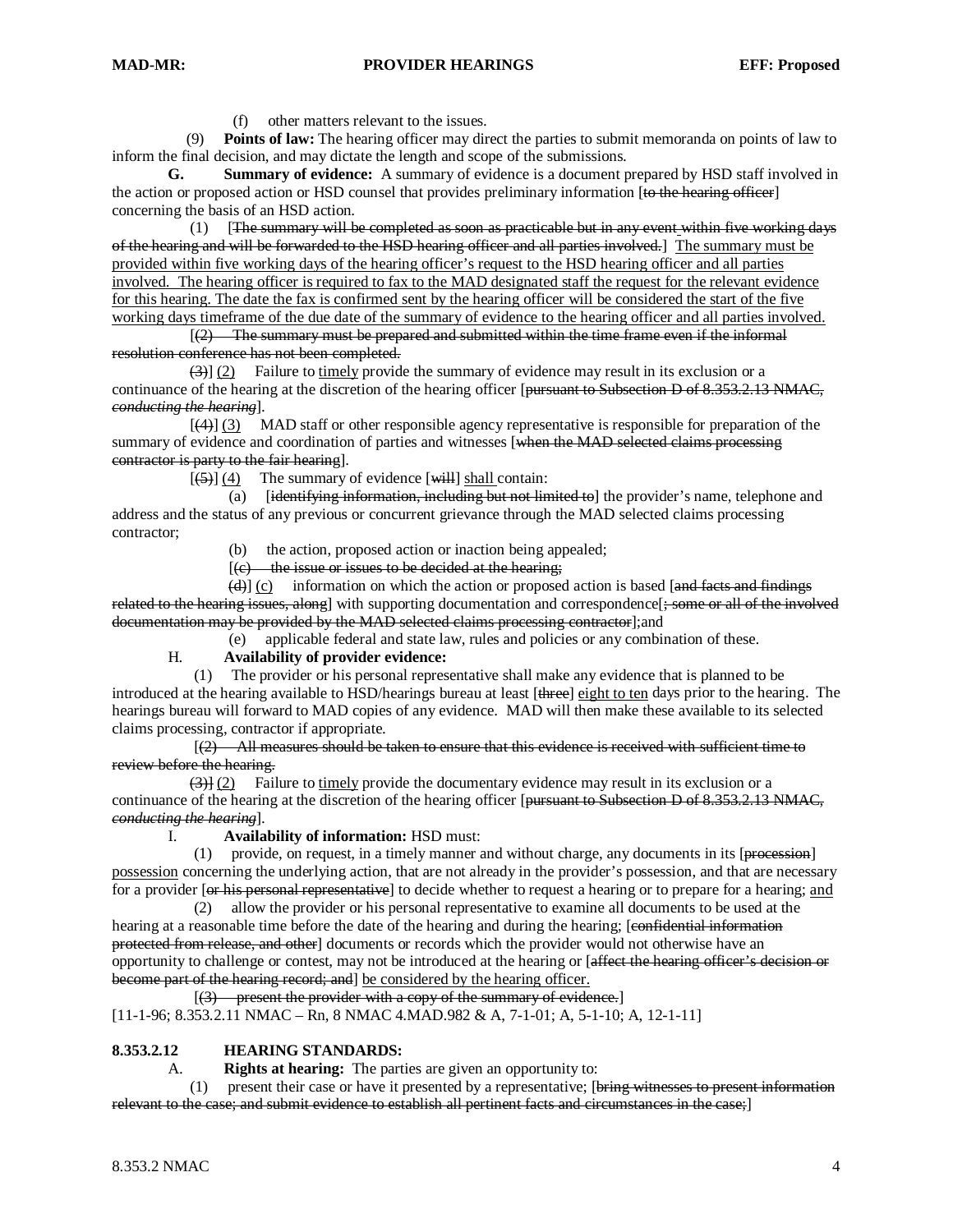$\overline{a}$  (see Fig. ).

(2) bring witnesses to present information relevant to the case;

(3) submit evidence to establish all pertinent facts and circumstances in the case;

 $[ (2)] (4)$ advance arguments without undue interference; and

 $\overline{a}$  (see Fig. ).  $[3] (5)$  question or contradict any testimony or evidence, including an opportunity to confront and cross-examine opposing witnesses.

B. **Hearing officer:** Hearings are conducted by an impartial official who: [4) does not have any personal stake or involvement in the case; and 2) was not involved I the determination or the action which is being contested; if the hearing officer had any involvement with the action in question, including giving advice or consultation on the points at issue, or is personally related in any relevant degree to the parties, he must disqualify himself as the hearing officer for that case.]

(1) does not have any personal stake or involvement in the case; and

 (2) was not involved in the determination or the action which is being contested; if the hearing officer had any involvement with the action in question, including giving advice or consultation on the points at issue, or is personally related in any relevant degree to the parties, he must disqualify himself as the hearing officer for that case.

[(1)] (3) **Authority and duties of the hearing officer:** The hearing officer must:

 (a) explain how the hearing will be conducted to participants at the start of the hearing, before administering oaths;

(b) administer oaths and affirmations;

 (c) request, receive, and make part of the record all evidence considered necessary to decide the issues raised;

 (d) regulate the conduct and the course of the hearing and any pre-hearing conference to ensure an orderly hearing;

 (e) request, if appropriate, an independent medical assessment or professional evaluation from a source mutually satisfactory to the parties; and

(f) [**provide**] produce the hearing report and recommendation for review and final decision.

 $\overline{a}$  (see Fig. ).  $[ (2)] (4)$  **Appointment of hearing officer:** The hearing officer is appointed by the HSD hearings bureau chief upon receipt of the request for hearing. All communications are to be addressed to the assigned officer.

C. **Evidence:** Formal rules of evidence and civil procedure do not apply. A free, orderly exchange of relevant information is necessary for the decision-making process. [The hearing officer may question any witness in order to clarify testimony. All relevant evidence is admissible subject to the hearing officer's authority to limit repetitive or unduly cumulative evidence and his ability to conduct an orderly hearing. The hearing officer must admit evidence: 1) relevant to those allegations against the provider included in the notice of recovery of overpayment, sanction or other remedy, application denial, or application termination; and 2) which pertains to contested issues set forth in the pre-hearing order.]

(1) **Admissibility:** All evidence is admissible subject to the hearing officer's authority to limit irrelevant, repetitive or unduly cumulative evidence and his ability to conduct an orderly hearing. The hearing officer must admit evidence: that is relevant to those allegations against the provider included in the notice of recovery of overpayment, sanction or other remedy, application denial, or application termination.

 $\overline{a}$  (see Fig. ). (1)] (2) **Confidentiality:** The confidentiality of records is to be maintained. Information which is not presented during the hearing in the presence of the provider or provider's representative and HSD representative may not be used by the hearing officer in making the hearing recommendation except as allowed by Subsection E of 8.353.2.13 NMAC, *conducting the hearing*.

 (2) **Administrative notice:** The hearing officer may take administrative notice of any matter in which courts of this state may take judicial notice.

 (3) **Privilege:** The rules of privilege apply to the extent that they are required to be recognized in civil actions in the district courts of New Mexico.

 (4) **Medical issues:** In a case involving medical issues, the parties may submit expert testimony, reports, affidavits or medical records into record as necessary. Admission of this evidence is at the discretion of the hearing officer. All parties to the hearing have the right to examine any documents which may influence the decision.

D. **Burden of proof:** HSD has the burden of proving the basis to support its proposed action by a preponderance of the evidence. HSD must prove allegations of fraud by clear and convincing evidence. In cases involving the imposition of civil money penalties against a nursing facility provider, HSD's conclusion about the nursing facility's level of noncompliance must be upheld unless clearly erroneous.